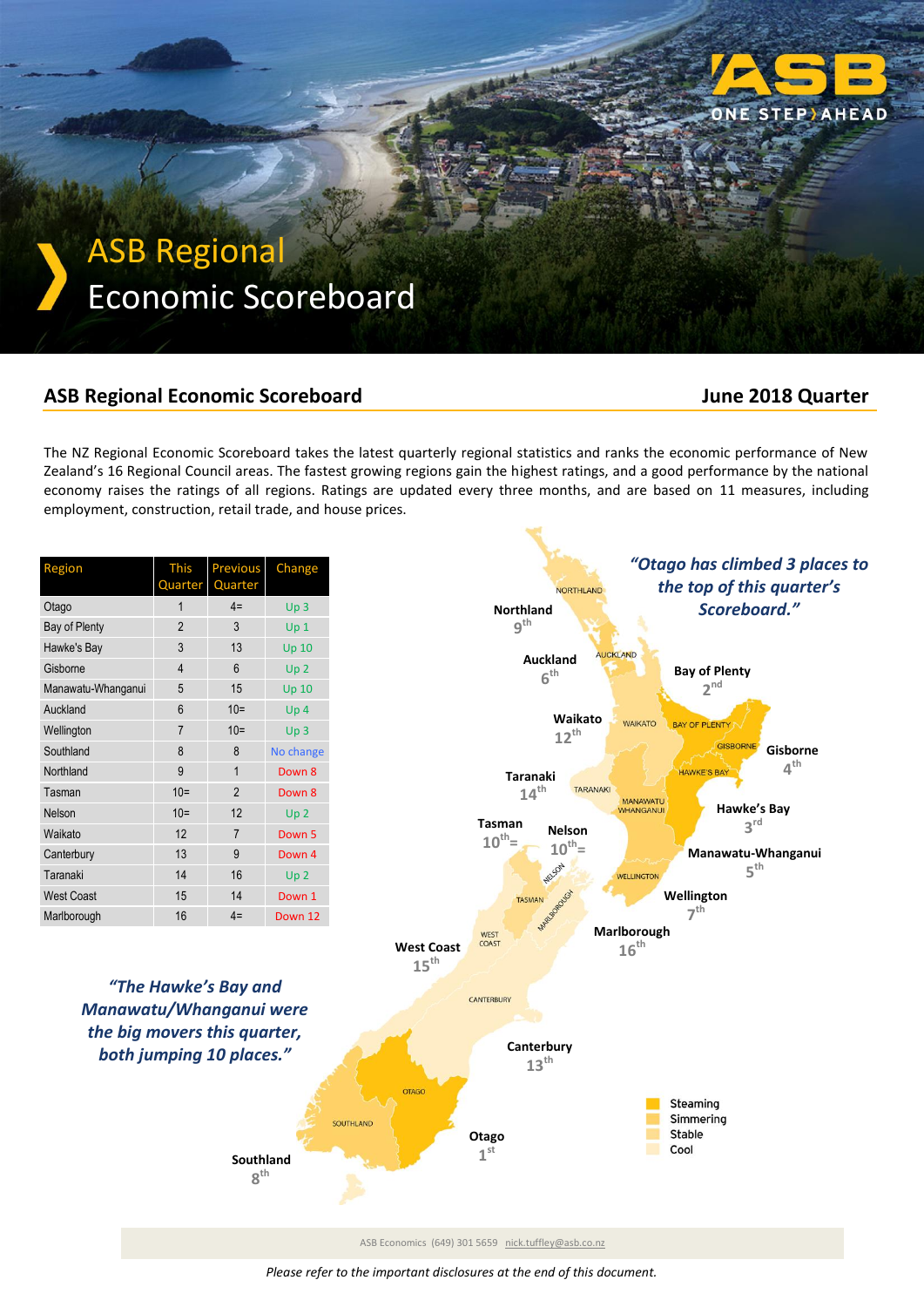| <b>The National State of Play</b>                                                                                                                                                                                                       |                                                                                                                                                                                                                                                                                                         |  |  |  |  |  |
|-----------------------------------------------------------------------------------------------------------------------------------------------------------------------------------------------------------------------------------------|---------------------------------------------------------------------------------------------------------------------------------------------------------------------------------------------------------------------------------------------------------------------------------------------------------|--|--|--|--|--|
| ****                                                                                                                                                                                                                                    | ***                                                                                                                                                                                                                                                                                                     |  |  |  |  |  |
| <b>Employment</b>                                                                                                                                                                                                                       | <b>Retail Sales</b>                                                                                                                                                                                                                                                                                     |  |  |  |  |  |
| The labour market remains strong, with the economy adding over 90,000 jobs                                                                                                                                                              | Retail sales has remained relatively resilient to soft consumer confidence and                                                                                                                                                                                                                          |  |  |  |  |  |
| over the past 12 months. We expect the labour market to remain tight over the                                                                                                                                                           | lifting petrol prices. Ongoing jobs growth, increases in government support                                                                                                                                                                                                                             |  |  |  |  |  |
| remainder of 2018, with moderate employment growth over the course of the                                                                                                                                                               | (from July) and lifting rural incomes should help underpin spending growth over                                                                                                                                                                                                                         |  |  |  |  |  |
| year reflecting a continued scarcity of workers.                                                                                                                                                                                        | the remainder of 2018.                                                                                                                                                                                                                                                                                  |  |  |  |  |  |
| **<br><b>Wages</b>                                                                                                                                                                                                                      | <b>New Car Sales</b>                                                                                                                                                                                                                                                                                    |  |  |  |  |  |
| Wage growth has remained modest over recent quarters. The April 2018<br>increases in the minimum wage have helped wages lift at the lower end of the<br>spectrum. However, we anticipate broader increases are still a year or so away. | New car registrations fell on an annual basis for the second-successive quarter.<br>Indeed, after the stellar run through 2017, registrations have fallen back to mid-<br>2016 levels. The weaker NZ dollar and high petrol prices may provide further<br>headwinds to sales over the rest of the year. |  |  |  |  |  |
| <b>House Prices / Sales</b>                                                                                                                                                                                                             | *****                                                                                                                                                                                                                                                                                                   |  |  |  |  |  |
| **                                                                                                                                                                                                                                      | <b>Construction</b>                                                                                                                                                                                                                                                                                     |  |  |  |  |  |
| The housing market was a mixed bag over the June quarter. House sales                                                                                                                                                                   | Total consent values were nearly 16% higher than a year ago, with                                                                                                                                                                                                                                       |  |  |  |  |  |
| growth bounced back to over 5% annual growth, after recent weak readings.                                                                                                                                                               | similarly-sized increases for residential and non-residential work. That said,                                                                                                                                                                                                                          |  |  |  |  |  |
| Meanwhile, nationwide annual house price inflation lifted to 5%, and would have                                                                                                                                                         | capacity constraints will make further growth difficult over the remainder of                                                                                                                                                                                                                           |  |  |  |  |  |
| been stronger if it wasn't for flat prices in Auckland.                                                                                                                                                                                 | 2018 and in coming years.                                                                                                                                                                                                                                                                               |  |  |  |  |  |
| Steaming * * * * *<br>Simmering $\star \star \star \star$ Stable $\star \star \star$                                                                                                                                                    | Needs an energy boost * * In the doldrums                                                                                                                                                                                                                                                               |  |  |  |  |  |

## **The Regional Lowdown**

**Chart of Quarter:**



Northland <del>★ ★ ★</del>

Northland's reign at the top of the Scoreboard was short-lived. The region fell from top spot to 9th over the quarter. With the drop we also relegate the region to 3 stars, from five stars previously. Over the quarter, retail, house and car sales all lagged behind the national average, and these falls explain much of the North's drop down the rankings. Employment, however, remains firm in the region and it is on this basis that we maintain a glass halffull perspective on the region. As a result, we anticipate this fall may be a temporary blip in Northland's economic fortunes.

| <b>Auckland</b> | ***                                                             |  |     |
|-----------------|-----------------------------------------------------------------|--|-----|
|                 | Auckland has continued its climb up                             |  | the |
|                 | Scoreboard, reaching 6 <sup>th</sup> spot this quarter. We also |  |     |
|                 | bump the Big Smoke up one star to a 3-star rating               |  |     |

this quarter. The construction sector looks like it is humming, with residential building consents up by a third over the past year. The region is also generating solid jobs growth, with an extra 39,000 jobs added over the same period. Meanwhile, the housing market is mixed, with prices flat, while sales picked over some quiet recent quarters. Car sales, in contrast, are falling. Strangely though, some may view that trend as a good news story given the region's traffic congestion. While on the topic of cars, the regional fuel tax kicked in 1 July – we'll get to see the impact of that in next quarter's Scoreboard. Watch this space.

### **Waikato**

By now, we had expected that the Waikato economy would be coming to life. Alas, the region's performance remains mediocre, and in fact went backwards in Scoreboard terms (slipping 5 spots in the rankings). The region's consumers are particularly downbeat, with consumer confidence the equal-lowest in the country. The one bright spot is the labour market – jobs grew at around 6% for over the year. Our suspicion is that the region's performance will improve over the second half of the year. Nonetheless, if the improvement is not forthcoming over the next quarter or two, the Waikato runs the risk of losing a star from its rating.

#### Bay of Plenty **better by** ★★★★

The Bay of Plenty's strong run over 2018 continued this quarter, with the region grabbing the silver medal, after last quarter's bronze. In particular, the Kiwifruit export season got off to a rollicking start over the quarter. Indeed, we anticipate that the sector will set fresh record highs in terms of returns this season. Looking at the Scoreboard, the labour market was strong as the region posted 6.5% annual growth in jobs. On that basis, it was unsurprising to see Bay consumers upbeat about their lot, with the consumer confidence reading sitting second-highest in the country. All up, we expect the Bay economy to remain on the front foot over the second half of 2018. With that in mind, we wouldn't be surprised if the region added a Scoreboard gold to go with its silver and bronze so far this year.

### **Gisborne**

Gisborne is riding (relatively) high in the latest Scoreboard, claiming fourth spot this quarter. In particular, there is a very solid pipeline of construction work planned in the region as annual building consents growth was the highest in the country. Gisborne retailers also had another excellent quarter, posting 8.1% annual sales growth. All up, a solid quarter and, with Gisborne's primary sectors firing, we anticipate Gisborne is poised for a good Scoreboard run.

### **Hawke's Bay**

The Hawke's Bay was this quarter's equal-biggest mover, jumping 10 spots in the rankings to third. As a result, the region grabs this quarter's bronze medal and a five-star rating. In particular, the Bay's housing market is in a sweet spot. Annual house sales growth is running at 15%, while house prices are also increasing at a healthy clip. We also hear that the region's grape harvest this year was up a bumper 22% on last year. With that in mind, we raise a glass to the region's economic performance this quarter.

#### **Taranaki**

Taranaki climbed two spots in the rankings to sit fourteenth this quarter. Rebound from the summer drought may explain some of this quarter's improvement. In addition, the region's retailers had a bumper quarter, recording the third-highest annual sales growth nationwide. Dairy incomes remain solid and the positive outlook bodes well for the region over the rest of 2018.

#### **Manawatu-Whanganui**

Manawatu-Whanganui was the other big mover this quarter. The region jumped 10 places to fifth in the latest Scoreboard. As a result, the region gains two stars this quarter. In particular, the housing market is humming, with the region posting the fastest house price growth across the country. The region will also be benefitting from the record high lamb prices, with Feilding saleyards no doubt doing a roaring trade. With lamb prices likely to remain near record highs over the rest of the year, we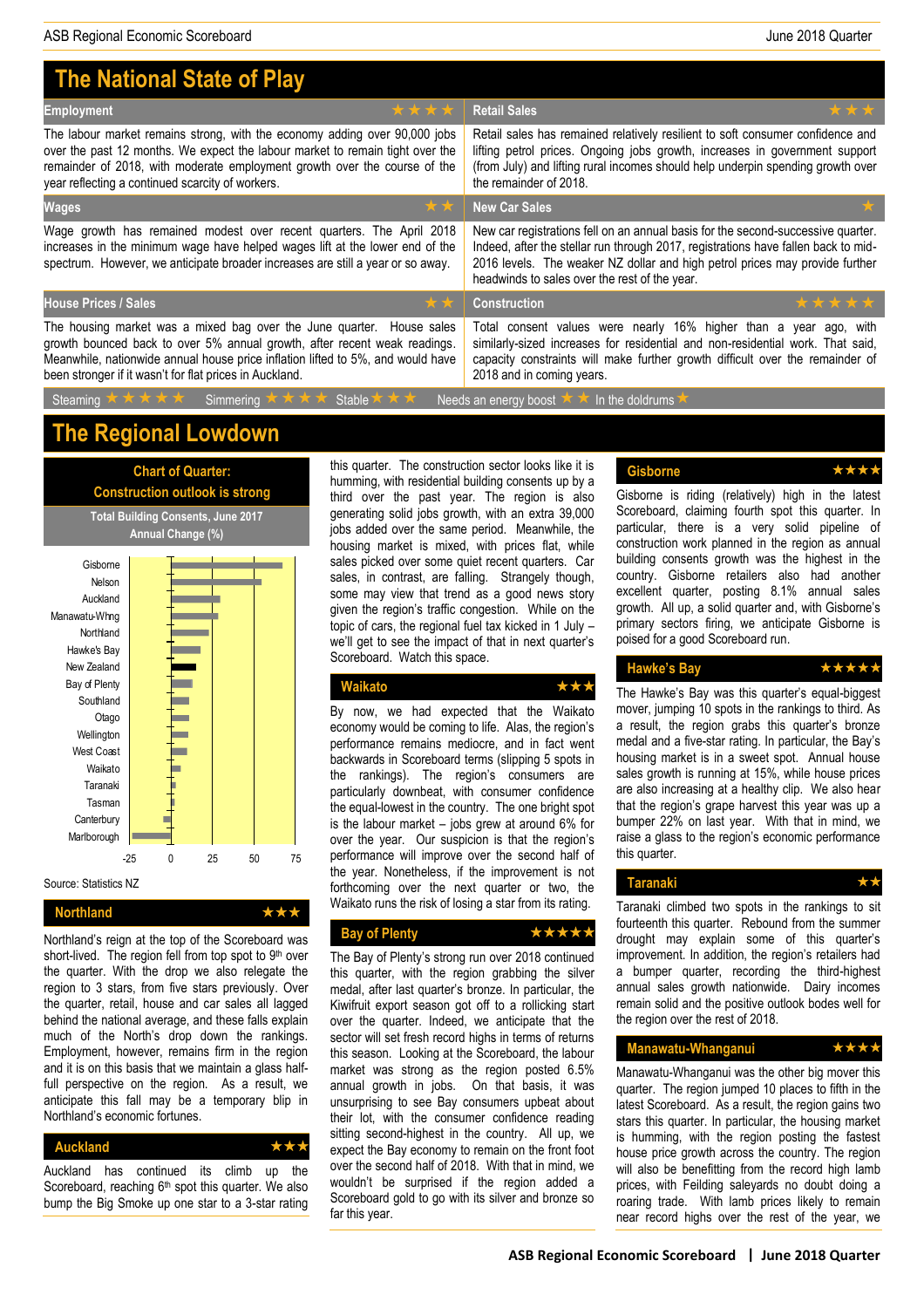#### ASB Regional Economic Scoreboard June 2018 Quarter

expect the region to kick on probably over 2018, if not well into 2019.

| Wellington                                            |  |  |  | *** |  |
|-------------------------------------------------------|--|--|--|-----|--|
| Vallington, alipphoed there anote to 7th place in the |  |  |  |     |  |

Wellington climbed three spots to  $7<sup>th</sup>$  place in the latest Scoreboard. Despite the climb, the Capital remains decidedly middle of the road on most measures. The standout measure is consumer confidence, with the Capital topping that statistic nationwide. However, the confidence has yet to translate into spending, with retail sales growth one of the many middle of the road results over the quarter. Looking ahead and with the Government's foot on the fiscal gas, we anticipate the Capital's economic fortunes are likely to continue to improve over the next year.

**Nelson** 

Nelson has regained two spots in the latest Scoreboard, climbing to 10<sup>th</sup> equal place. Perhaps fittingly, the region shares the spot with its close neighbour Tasman. Construction stands out as the region's strong spot, with building consent growth the second-highest nationwide. Similarly, house sales were a bright spot over the quarter. In contrast, the retail and accommodation sectors were soft. On that front, perhaps punters were saving themselves for the historic All Blacks test in August?

**Tasman**

Tasman is well out of the medals this quarter, dropping eight spots to  $10<sup>th</sup>$  equal. As we note above, the region shares  $10<sup>th</sup>$  with its neighbour, Nelson. It appears that a weaker construction outlook may explain much of the drop down the rankings. In smaller regions such as Tasman, construction projects can be particularly lumpy, so there is the possibility that the region isn't down for long. Indeed, the retail sector remains strong, with Tasman's retailers taking out the gold for sales growth over the quarter. And with horticulture strong, we wouldn't be surprised to see Tasman

#### bounce back later in the year.

**Marlborough**

Marlborough hit a speed bump this quarter, dropping to the bottom of this quarter's Scoreboard. Unfortunately for the region, we also trimmed its star rating back to 3 stars. The key drag on this quarter's result was a weak construction outlook. But as we mentioned with Tasman, this could potentially be due to the lumpy nature of building consents. Meanwhile, this year's grape harvest was solid, rising 4% on 2017's. On this positive note, we expect the region to bounce off the bottom of Scoreboard next quarter.

**West Coast**

The West Coast dipped one spot to  $15<sup>th</sup>$  in this quarter's Scoreboard. Retailers had a tough quarter, with sales down on June 2017. House sales were a bright spot, though, and the residential construction outlook is strong. Dairy incomes are also solid, so we are cautiously optimistic on the Coast's outlook for the remainder of 2018.

## Canterbury ★★↑

Canterbury's steady climb back up the Scoreboard took a breather over the June quarter. House price growth is the second slowest in the country. Meanwhile, with the construction project pipeline starting to clear, the region's builders will be hoping the green light on the new stadium comes sooner rather than later. The accommodation sector is a bright spot as tourists increasingly return to the city. Rural incomes in the region are also strong on the back of stellar lamb returns and a positive milk price. Indeed, increasingly it will be agriculture and other export sectors that the region will look to for ongoing economic growth.

**Otago** ★★★★★ Otago is top dog in this quarter's Scoreboard. Notably, employment charged ahead over the June year, with the region adding a whopping 10% more jobs compared to back in June 2017. One wonders where they all stayed, but the tourism sector did manage to squeeze in more guests – unlike most other tourism hotspots. House price growth throughout the region remains impressive, with Dunedin City prices continuing to outshine their flashy lake cousin's. Moreover, building consent issuance has rebounded, particularly for nonresidential work. On top of the tourism boom, we anticipate that Otago rural incomes are also strong. Indeed, with both sectors firing, we anticipate that Otago will continue to challenge for the medals over the next few quarters.

#### Southland ★★★

Southland is stuck in the middle of the Scoreboard. It is clearly benefitting from the tourism boom with strong annual growth in guest nights. The housing market is also perky, with double-digit house sales growth and house prices also rising at a swift rate. Rural sector incomes are strong, but we imagine are being held back by Mycoplasma Bovis concerns amongst other things. This cautiousness is being reflected in low consumer confidence and very low retail sales growth. All up though, we maintain our glass half full perspective on the region, heading into the second half of the year.

| Taking the regions' temperatures   |      |                             |                  |                              |                  |                                      |                  |                               |                  |                               |                  |                                |                  |                                     |
|------------------------------------|------|-----------------------------|------------------|------------------------------|------------------|--------------------------------------|------------------|-------------------------------|------------------|-------------------------------|------------------|--------------------------------|------------------|-------------------------------------|
| Share of the economy<br>Mar-17     |      | Population<br><b>Jun 17</b> |                  | Employment*<br><b>Jun 18</b> |                  | <b>Retail Sales</b><br><b>Jun 18</b> |                  | House prices<br><b>Jun 18</b> |                  | Construction<br><b>Jun 18</b> |                  | New car sales<br><b>Jun 18</b> |                  | <b>Star Rating</b><br><b>Jun 18</b> |
| Annual growth=<br>$Qtr(t)/Qtr(+4)$ | $\%$ | 000's                       | annual<br>growth | 000's                        | annual<br>growth | $\mathsf{Sm}$                        | annual<br>growth | \$000'<br>s                   | annual<br>growth | $\mathsf{Sm}$                 | annual<br>growth | No.                            | annual<br>growth | $5 - hot$<br>l – not                |
| Northland                          | 2.6  | 175                         | 2.3%             | 84                           | 7.0%             | 523                                  | 3.0%             | 485                           | 4.0%             | 183                           | 23%              | 1,408                          | $-9%$            | ★★★                                 |
| Auckland                           | 37.5 | 1657                        | 2.6%             | 917                          | 4.4%             | 6,448                                | 4.6%             | 1,044                         | 0.9%             | 2,205                         | 30%              | 28,532                         | $-7%$            | ***                                 |
| Waikato                            | 8.4  | 460                         | 2.4%             | 256                          | 6.0%             | 1,476                                | 4.1%             | 538                           | 5.7%             | 501                           | 7%               | 4,925                          | $-2%$            | ★★★                                 |
| Bay of Plenty                      | 5.3  | 300                         | 2.2%             | 160                          | 6.5%             | 1,084                                | 4.2%             | 604                           | 4.5%             | 370                           | 13%              | 3,594                          | $-1%$            | *****                               |
| Gisborne                           | 0.7  | 49                          | 1.3%             | 109                          | 3.9%             | 132                                  | 8.1%             | 338                           | 7.0%             | 19                            | 68%              | 334                            | $-1\%$           | ****                                |
| Hawke's Bay                        | 2.7  | 164                         | 1.5%             |                              | 3.9%             | 520                                  | 4.2%             | 485                           | 8.4%             | 115                           | 18%              | 1,582                          | 6%               | *****                               |
| Taranaki                           | 3.1  | 118                         | 1.1%             | 63                           | 3.5%             | 359                                  | 6.3%             | 385                           | 5.6%             | 80                            | 3%               | 946                            | $-11%$           | $\star\star$                        |
| Manawatu-Whanganui                 | 3.8  | 240                         | 1.4%             | 119                          | 0.4%             | 747                                  | 4.1%             | 331                           | 11.0%            | 152                           | 29%              | 2.424                          | $0\%$            | ★★★★                                |
| Wellington                         | 13.2 | 514                         | 1.8%             | 292                          | $-0.4%$          | 1,782                                | 4.5%             | 636                           | 5.8%             | 426                           | 11%              | 5,844                          | 4%               | ★★★                                 |
| Tasman                             | 1.8  | 51                          | 1.8%             | 99                           | 3.4%             | 172                                  | 10.6%            | 562                           | 5.9%             | 45                            | 3%               | 1,510                          | $-2%$            | ***                                 |
| Nelson                             |      | 51                          | 1.6%             | 0                            | 3.4%             | 212                                  | 2.7%             | 643                           | 4.4%             | 52                            | 55%              |                                | $-2%$            | ★★★                                 |
| Marlborough                        | 1.0  | 46                          | 1.5%             |                              | 3.4%             | 173                                  | 4.0%             | 465                           | 4.1%             | 36                            | $-23%$           |                                | $-2%$            | ***                                 |
| <b>West Coast</b>                  | 0.6  | 33                          | 0.0%             |                              | 3.4%             | 113                                  | $-2.5%$          | 223                           | 2.8%             | 21                            | 10%              | 185                            | $-14%$           | $\star\star$                        |
| Canterbury                         | 12.9 | 612                         | 2.0%             | 341                          | 1.0%             | 2,241                                | 3.7%             | 492                           | 1.2%             | 815                           | $-5%$            | 8,513                          | $-7%$            | ***                                 |
| Otago                              | 4.3  | 224                         | 2.3%             | 131                          | 10.1%            | 1,010                                | 4.8%             | 501                           | 10.3%            | 320                           | 11%              | 2,062                          | $-6%$            | *****                               |
| Southland                          | 2.1  | 98                          | 0.4%             | 53                           | 1.0%             | 338                                  | 1.2%             | 272                           | 7.7%             | 50                            | 12%              | 953                            | 9%               | ★★★                                 |
| New Zealand                        | 100  | 4794                        | 2.1%             | 2623                         | 3.7%             | 17,330                               | 4.3%             | 622                           | 5.3%             | 5,390                         | 15%              | 62,812                         | $-5%$            | ★★★                                 |

urces: Population, Employment, Retail trade, Wages, Construction, Guest nights, regional GDP - Statistics NZ; House prices - QVNZ; House sales - REINZ; Vehicle registrations - NZ Transport Agency; Consumer Confidence - Wes **McDermott Miller;** Housing & Investor confidence – **ASB.**